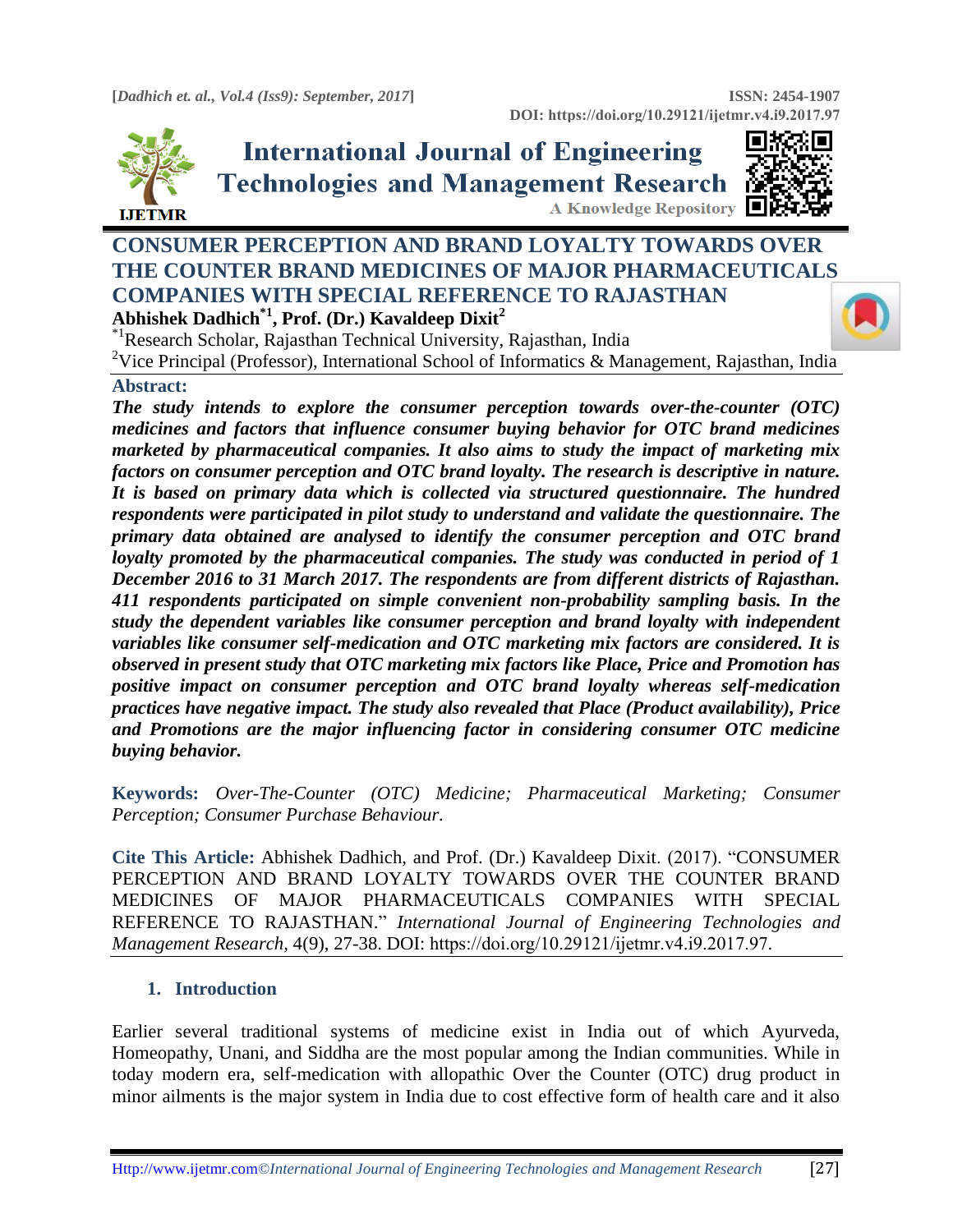represents one major strategy for containing healthcare cost. Amongst several reasons the major growth factors which is responsible for OTC medicine popularity is consumer convenience and savings in time and money with effective treatment cost and avoid lengthy treatment of prescribers.

On the other side, the growing world of fast technology and scientific advancement life become stressful due to changes takes place in daily lifestyle, less physical work, changing in food habit, work load stress on the body which get expressed in the form of mental and physical disorders like frequent headache, constipation, allergy, common cold, backache, acidity, and fatigue etc. which they are trying to manage with the use of Over the Counter (OTC) medicines. These leading factors steady increase in self-medication practices for the past many years. Thus, selfmedication using OTC medicines represents the growing movement toward medical self-care and hence Pharmaceutical companies need to focus on their marketing and strategic planning segment.

The OTC medicine section in India is not identified distinctly under national medicines regulatory authority. The drug regulatory framework varies throughout the world and it's depend on the local legislative framework. Therefore, the medicines that does not fall in the prescription drugs category is classified as Over the Counter medicines. The growth of the Indian OTC market has tremendously rise in compare to other OTC markets in the world. Globally India ranks 11th in terms of the OTC medicine market size. Indian pharmaceutical consumer healthcare segment is estimated up to USD 3 billion comprising mainly prescription to OTC medicine and pure OTC medicine segments and these consumer healthcare segments is expected to grow at 14 to 16% to become a USD14 to 18 billion markets by 2020.

To target the various types of customer pharmaceutical industry have successfully positioned themselves to create business opportunities for increasing profitability. Pharmaceutical marketing is a complex web where decision-makers determines the nature of the transaction (prescription drug) for which direct customer of Pharma industry is doctor and product cost payment and consumption done by end user which is Patient. But in the OTC marketing and drug promotion strategies Pharma industry direct advertise their product to the end user (Customer) which shows OTC product benefits and its uses. The pharmaceutical companies plan marketing strategies through which they deliver the value to the customer. The marketing strategy allows pharmaceutical business units to attain its marketing objectives. The pharmaceutical industry must consider various standards for promotional strategies of OTC drug product which are like advertising should be truthful and non-deceptive; not going to mislead shoppers acting moderately underneath the circumstances. OTC advertisers should have proof to duplicate their claims. OTC medicine advertisements can't be unfair.

As with growing in demand in healthcare awareness among public nowadays Pharmaceutical market has consider as a pull market. A pull strategy is based around the manufacturer promoting their product amongst the target market to create demand. Consumers pull the product through the distribution channel forcing the wholesaler and retailer to stock it, hence the name pull strategy. The OTC market segmentation has been considered as a major growth driver for the pharma industry.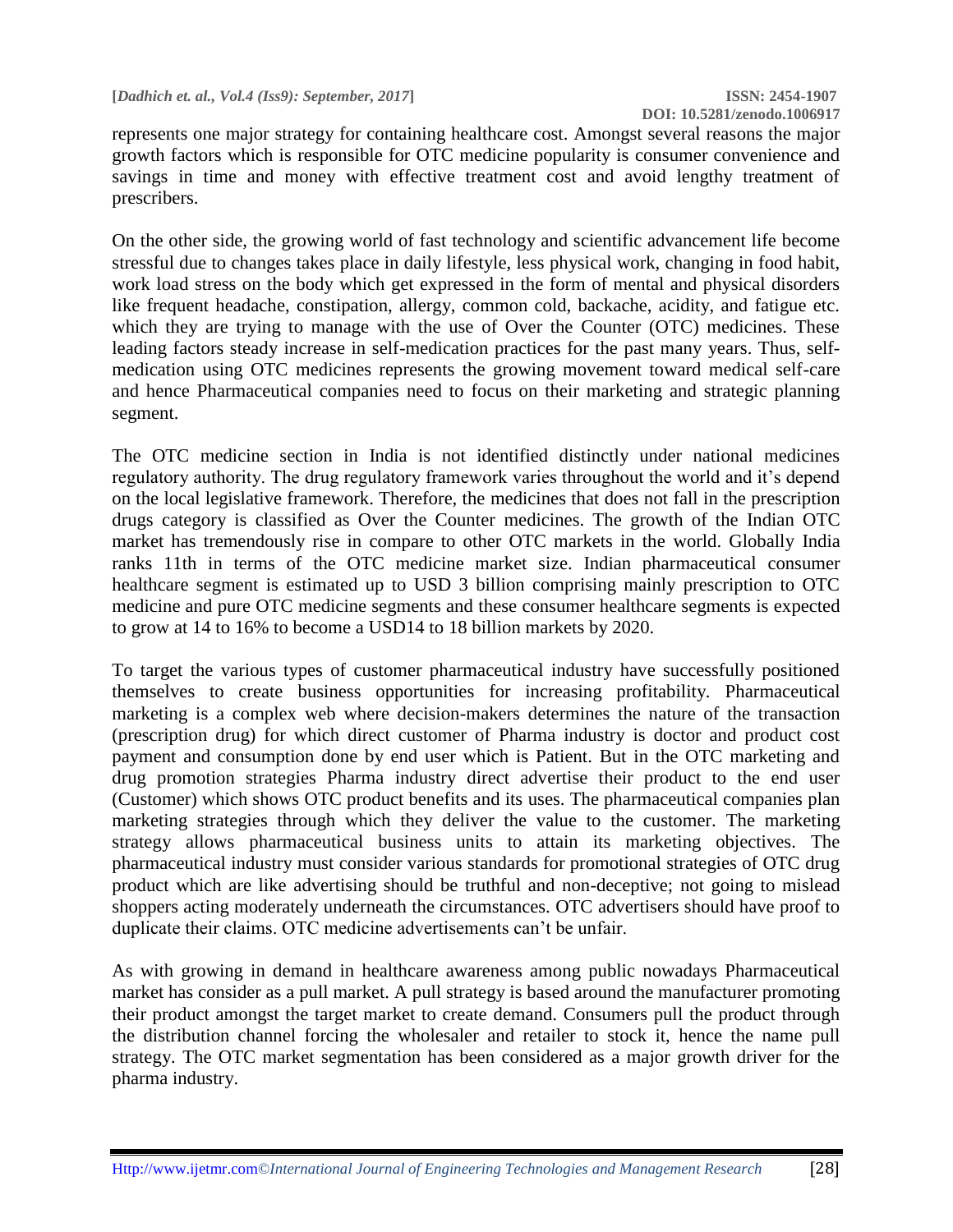#### **1.1. Statement of the Problem and Need of the Study**

As the numbers of OTC products are available in market with different therapeutic segment which are make available to consumers and most of the purchasing of OTC are made through Pharmacist or chemist retailer. The author here studied the consumer knowledge and perception regarding OTC brand medicine and analyzes the marketing strategies promoted by pharmaceuticals companies in Rajasthan as it will be helpful to understand their purchase behavior of the OTC products. By understanding the various factors that contribute to the perception of OTC products will be helpful to design effective promotional communication which will have more impact and positively enhance the growth for OTC medicine market.

### **2. Review of Literature**

Srivastava RK W.S., (2017) in their research paper "Study of consumers' perception towards pharmaceutical over-the-counter products in emerging markets – India", the study was conducted to know the consumer perception towards over the counter medicine and influencing factors for purchasing OTC medicine in India. In the study author studied demographic variables as well as independent variables like lifestyle, mental health, attitude and personality and some influencing factors like doctor advice, prior awareness, brand name and promotional strategy by pharmaceutical companies were also studied. The study results revealed that doctors and pharmacist are the most reliable source of information before taking OTC medicine, there is significant difference between male and female perception about the use of OTC medicine. The study results also revealed that most of the India population is aware of OTC products. The author suggested that OTC market is coming up future of the pharmaceutical industry due to increase in health awareness among people. To provide rich information about OTC product to consumer author suggested that FMCG model should be applied to the over the counter pharmaceutical marketing laterally with traditional marketing.

Shah Tejas, (2016) in his research article "Effectiveness of OTC Drug Advertising and Its Impact on Consumer Behavior". The study was focused on to find out the influencing factor on consumer purchase decisions like, direct mail advertising, advertising, and inter-firm and intra firm communications. The study's main objective was to find key variables of OTC drug advertising and research the effect of Over-The-Counter (OTC) medicine advertisement on consumers purchase behavior. Depending on variables the researcher structured various hypotheses which were followed by structured questionnaires. The personal interaction with the respondents was conducted by convenience sampling method who watched the OTC medicine advertisement. The questionnaires include independent variable such as knowledge and awareness, effectiveness, accurate, educate, information, preference, and persuasion as dependent variable. The results revealed that respondents disagreed with the statement that specific medicine advertisements are informative to the community. Likewise, participants had highest discrepancy regarding side effects and risks associated with OTC medicine advertisement.

The study also expressed that seeking family member's and doctor's opinion was important while buying OTC drugs. Thus, it was revealed that trust and believability of the OTC advertisement was increase by including elements. The author also suggested that further study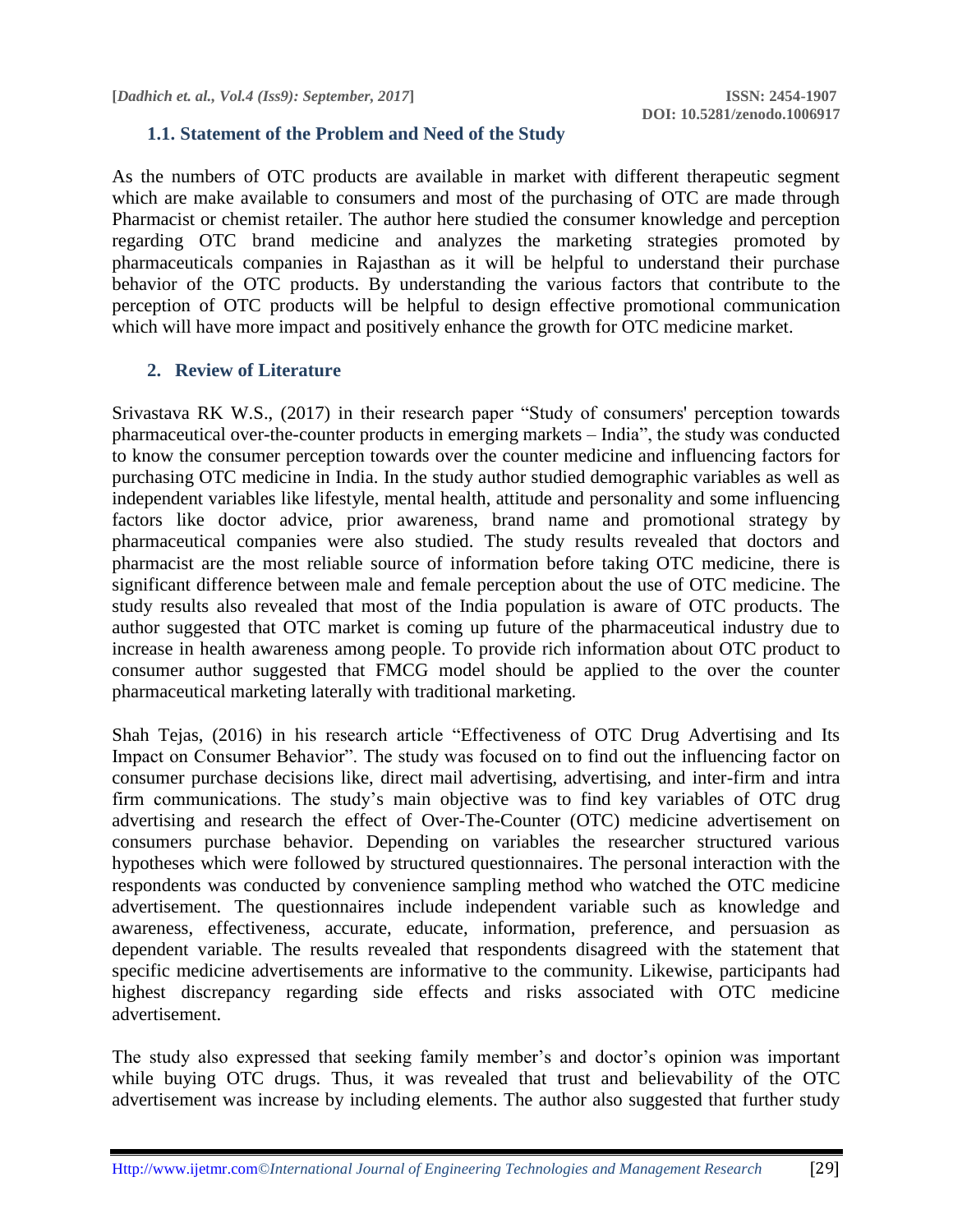**DOI: 10.5281/zenodo.1006917**

may be carried out in identifying various media option and effective component in OTC advertisement.

Srivastava RK, (2014) in the research paper "Understanding of consumer's awareness about brands in pharmaceutical industry—an empirical study", the study was conducted to know the patient awareness about brand in pharmaceutical industry. The study was comprised of 442 respondents to find out their interest in finding out the details of prescription. The study includes judgment sampling method for selecting sample size. The study includes various demographic variables in relationship to pharmaceutical brand awareness. The study findings show that education is the major factor to understand the brand recall from pharmaceutical companies. The company name is important criteria before patient consuming medicine. The research results also revealed that income has significant relationship with the company recall. The author narrated that this study assists pharmaceutical companies to access their brand image from client perspective. The research study also helps in identifying similarity between firm assumed positioning strategies and customer perception of the strategy.

Ahmed Rizwan Raheem, (2014) in their research paper "Product Strategies in Pharmaceutical Marketing: A Perspective of Pakistani Pharmaceutical Industry", the study analyzes the important and imperative parameters to bring a new product in a Pakistan pharmaceutical market. The author narrated that the pharmaceutical product is classified based on OTC medicine and prescription medicine and depending on the category of pharmaceutical product it was promoted to the healthcare professionals or directly to the public. He also stated that in pharmaceutical business, marketing part is invariably handled by the company's own sales team because of extremely technical and scientific specialized nature of work, whereas the distributor is accountable only for the logistics arrangements. This paper also highlights a clear difference between general product marketing with pharmaceutical product marketing that pharmaceutical product is responsible for diagnosing and curing diseases whereas general product is only psychological need.

# **3. Objective of the Study**

The objective of the present research pursuit is to make analysis of consumer perception regarding brand awareness, safety, availability, and marketing strategies of OTC product brands in Rajasthan.

Following are the key objective of proposed research

- 1) To analyze the consumer perception about OTC brand product, marketed by pharmaceutical companies and their brand loyalty with OTC product.
- 2) To determine the key influencers in purchase of OTC brand medicines by consumer.

# **4. Materials and Methods**

The present research is based on the descriptive research. To study the consumer perception about OTC marketing strategies and brand loyalty the cross-sectional study was conducted under this various demographical variable such as gender, age, occupation, family type, family income and education qualification of the consumer were included in questionnaire design. The research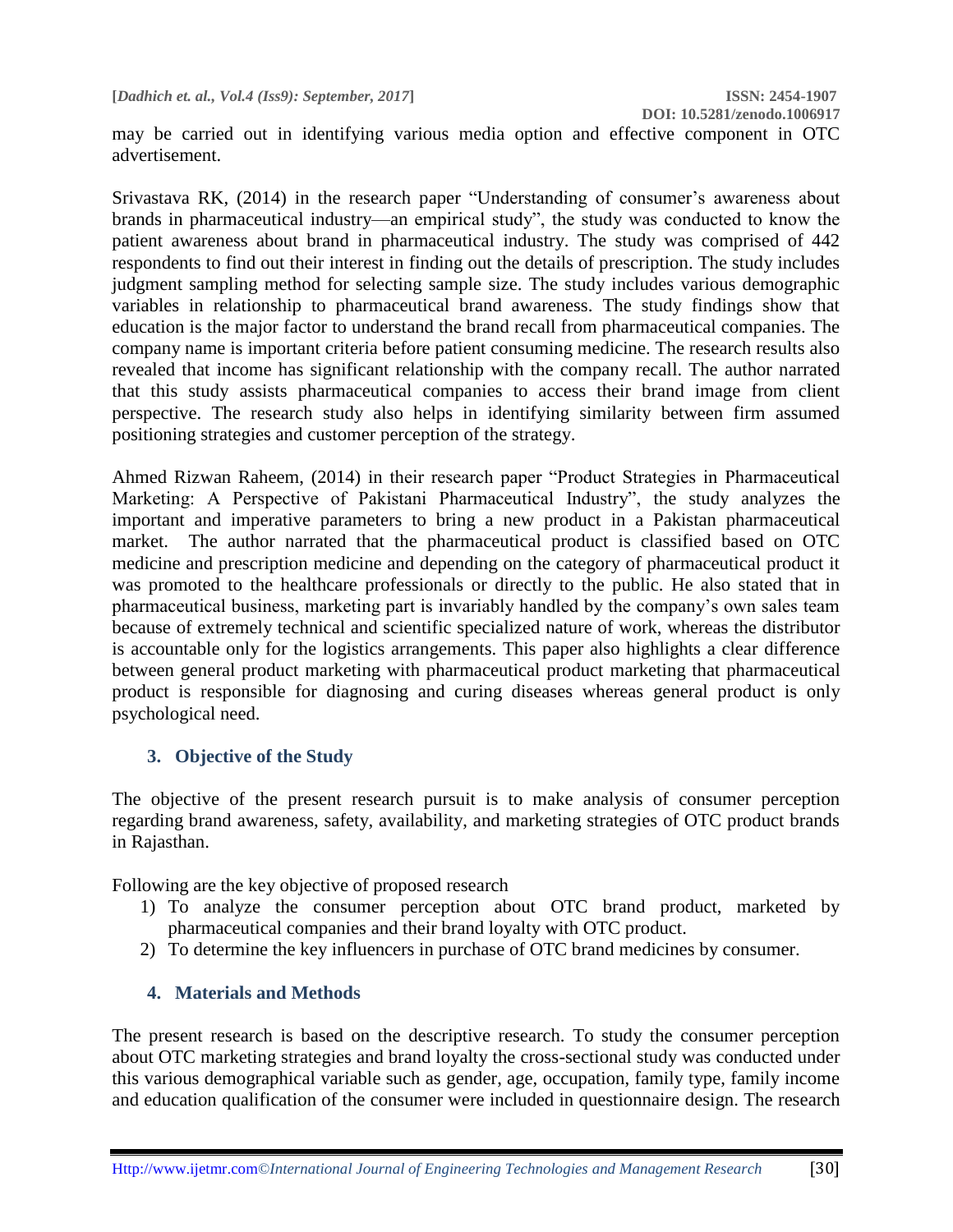study evaluates the major influencing factor and consumer preference towards the OTC brand promoted by the major pharmaceutical companies. The promotional medium and its impact on consumer perception and expectation from OTC brand medicine have also been researched with quantitative research.

# **4.1. Research Design**

The research is descriptive in nature. It was based on the primary data. Primary data were collected via structured questionnaire. In the study, a sample size of 411 respondents was considered. Data obtained were analysed to identify the factors influencing perception of consumer for OTC products and their brand loyalty with OTC product.

# **4.2. Sample Size and Sampling Techniques**

The simple convenient non-probability sampling was used for the present research. In the pilot study sample size of 100 respondents was considered from different age group, occupation, family income and qualification. Data were collected from different districts of Rajasthan. As shown in Table 1.

|                       | n   | $\frac{0}{0}$ |
|-----------------------|-----|---------------|
| Male                  | 252 | 61.3          |
| Female                | 159 | 38.7          |
| 25 25 years and below | 117 | 28.5          |
| $26-35$ years         | 222 | 54.0          |
| $36-45$ years         | 63  | 15.3          |
| 45 years and above    | 9   | 2.2           |
| Total                 | 411 | 100           |

Table1: Socio-economic profile of sample

In the present study a sample size of 411 is considered for the descriptive research. The sample size was calculated as perKrejcie & Morgan formula. 61.3% of males and 38.7% of females participated in the study. The majority of sample size was consisting of 26-35 years age group which shows that younger population participated, as India has young population.

# **4.3. Research Questionnaire Design and Data Collection**

The research questionnaire was designed accordance with the objective of research. The primary data were collected through the structured questionnaire with interview technique. The respondents were asked to reply to the questions in the questionnaire which will be related to consumers' perception and brand loyalty of OTC products. The questionnaire is developed based on the dependent variables like Consumer perception and brand loyalty with independent variables like consumer self-medication and Product, Price, Place, Promotion.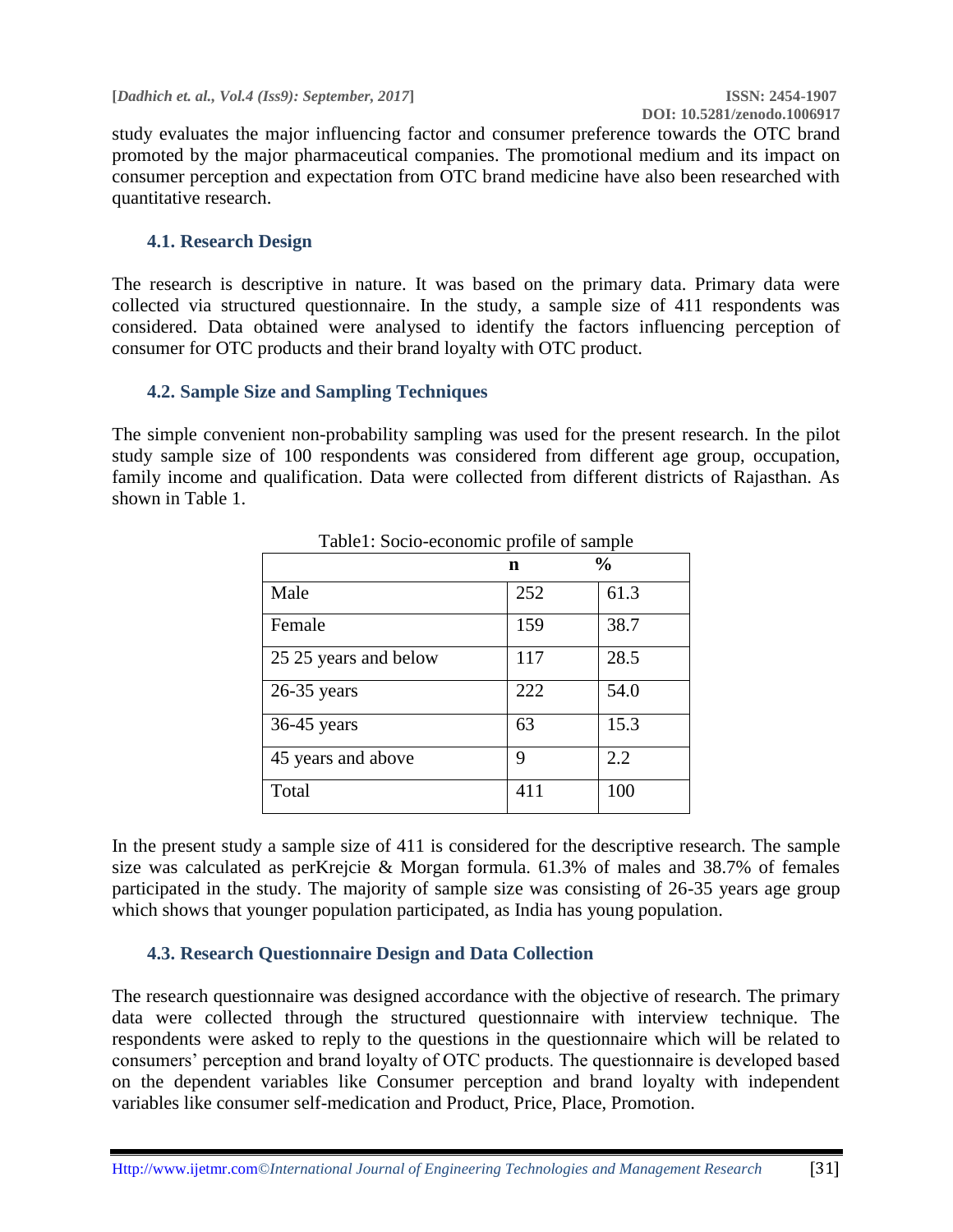# **4.4. Reliability of the Questionnaire**

The Cronbach's alpha test was calculated to measure the internal consistency and reliability of the instrument use for consumer response. The Cronbach's alpha was calculated as 0.830, thus the instrument was considered as reliable for the present study.

#### **5. Results And Discussion**

The data collected undertook for descriptive and inferential analyses.

#### **5.1. OTC Medicine used and Preferred for Common Ailments among Consumers**

The respondents were asked how effective they found OTC medicine in different common ailments if they use it in last 6 months. 8 major common ailments were determined and respondents were asked to rank each factor on Likert scale from strongly disagree to strongly agree. Common ailments in which OTC medicine found more effective was considered by combined agree and strongly agree as higher to lower.



Table 2: OTC medicines used and preferred for common ailments by consumers

### **Inference**

From the above table 2, it is observed that for headache 69.4% of consumers responded that they found OTC medicine effective, followed by 59.3% for fever, 34.5% consumer responded for cold and cough whereas for Gastritis and muscle pain it was 32.8%, 30.5% respectively. Least one common ailment categories for which consumer found OTC medicine effective was Vitamin& mineral supplements 17.5, Skin problem 11% and 8.9% for other categories like tooth pain, nasal decongestion, and nicotine replacement therapy (NRT) etc.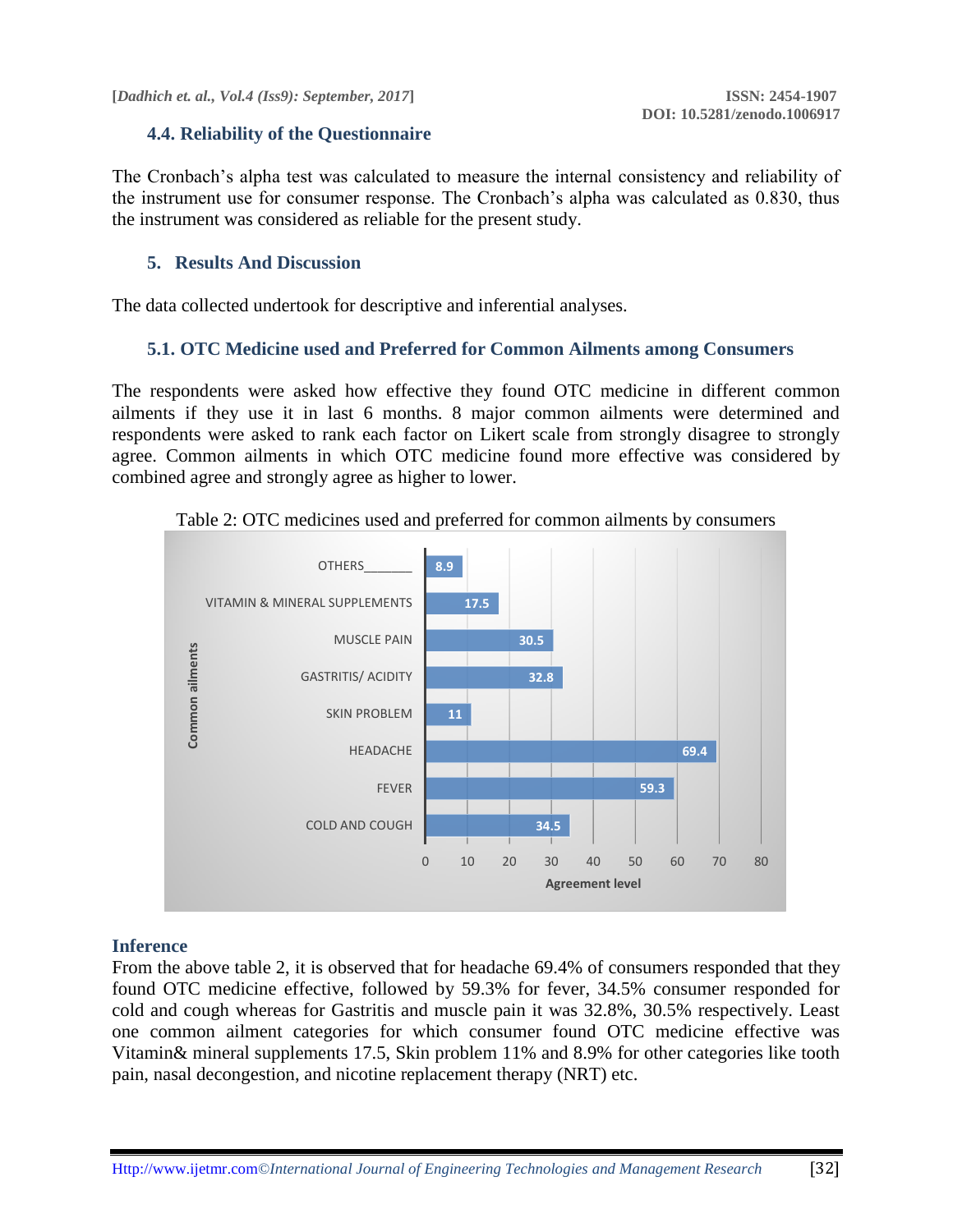# **5.2. Consumer Opinion on Referring Brand OTC Medicine on Different Parameters**

The respondents were asked on which parameter they refer brand OTC medicine to others to find out the parameter on which they refer OTC brands to other friends and family members.

| <b>OTC</b> Parameter         | <b>Frequency</b> | <b>Percent</b>    |  |
|------------------------------|------------------|-------------------|--|
|                              |                  |                   |  |
| <b>OTC</b> brand familiarity | 90               | 21.9              |  |
| OTC brand quality            | 53               | 12.9              |  |
| OTC brand safety             | 18               | 4.4               |  |
| OTC brand effectiveness      | 62               | 15.1              |  |
| OTC brand cost               | 18               | 4.4               |  |
| <b>OTC</b> brand scheme      |                  | $\mathbf{\Omega}$ |  |
| Total                        | 241              | 100.0             |  |

Table 3: Consumer opinion on referring brand OTC medicine on different parameters

### **Inference**

In the above table 3, it is observed that major parameter on which consumer refer OTC brand products to others are 21.9% OTC brand familiarity followed by 15.1% responded for OTC brand effectiveness, 12.9% responded for OTC brand quality and 4.4% responded for both OTC brand safety and OTC brand cost. None of consumer responded for OTC brand scheme. Thus, the result revealed that increase in OTC brand familiarity among consumer is directly proportionate to OTC brand product refer by consumer. Hence, the pharmaceutical companies required to strengthen their marketing strategies at all promotional channels so that more the consumer get aware and more the OTC brand familiarity will increase among consumer.

### **5.3. Multiple Linear Regression Model**

A multiple linear regression model was performed in which dependent variable consumer perception and brand loyalty whereas independent variables are consumer self-medication and Product, Price, Place, Promotion. In the present regression model, independent variables were computed by the amount that affected the dependent variable. The model summary presents important indicators for explaining power of the model. The  $R^2$  value illustrate how much change in the dependent variable is caused by the independent variables.

### **Inference**

The multiple regression model with predictors Product, Price, Promotion, Place produced  $R^2 =$ .284, F (6,404) = 26.758, P < .05 Thus, the results revealed that 28.4% variability was observed in dependent variable (Consumer perception and brand loyalty) due to predictors.

Thus, it revealed that from all the predictors of self-medication practice and OTC marketing mix Price, Place and Promotion are the variables which can impact on Consumer perception and brand loyalty and that is up to 28.4%, Thus if a pharmaceutical company wants to make OTC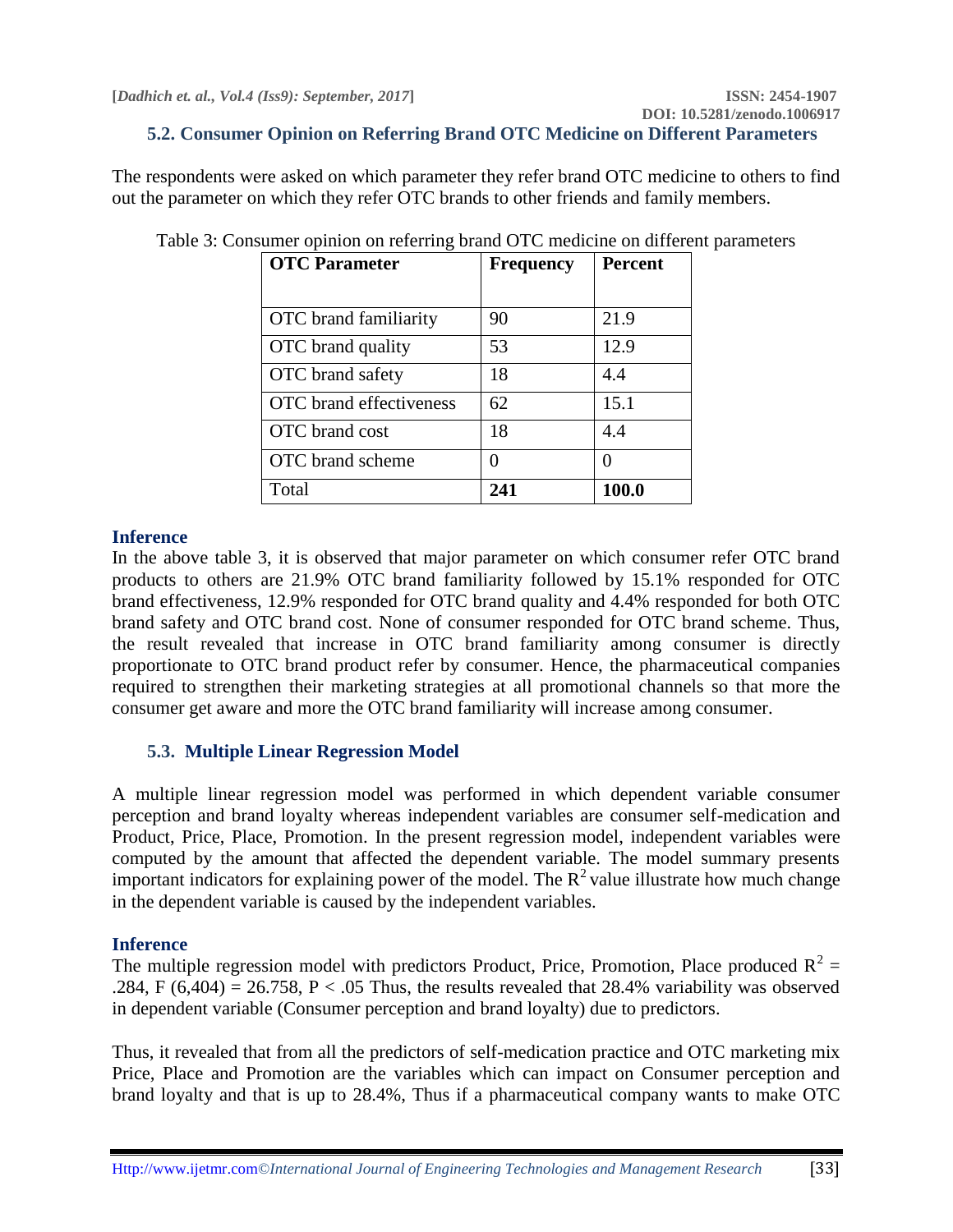**[***Dadhich et. al., Vol.4 (Iss9): September, 2017***] ISSN: 2454-1907**

brand marketing impact than they should consider Price, Place, and Promotion as an important part of OTC marketing mix which perform positive impact on Consumer perception and brand loyalty about OTC brand product.

| <b>Coefficients</b>                                       |                                              |                      |                                            |       |      |                                              |                              |                                          |            |                    |
|-----------------------------------------------------------|----------------------------------------------|----------------------|--------------------------------------------|-------|------|----------------------------------------------|------------------------------|------------------------------------------|------------|--------------------|
|                                                           | <b>Unstandardized</b><br><b>Coefficients</b> |                      | <b>Standardized</b><br><b>Coefficients</b> |       |      | 95.0%<br>Confidence<br><b>Interval for B</b> |                              | <b>Collinearity</b><br><b>Statistics</b> |            | <b>Impact</b>      |
| <b>Model</b>                                              | B                                            | Std.<br><b>Error</b> | <b>Beta</b>                                | t     | Sig. | Lower<br><b>Bound</b>                        | <b>Upper</b><br><b>Bound</b> | <b>Tolerance</b>                         | <b>VIF</b> |                    |
| (Constant)                                                | 1.625                                        | .194                 |                                            | 8.393 | .000 | 1.245                                        | 2.006                        |                                          |            |                    |
| <b>Consumer</b><br>self-<br>medication<br>practice        | $-.055$                                      | .023                 | $-.110$                                    | 2.410 | .016 | $-.100$                                      | $-.010$                      | .855                                     | 1.170      | Negative<br>impact |
| <b>Consumer</b><br><b>OTC</b><br>brand<br>awareness       | .050                                         | .062                 | .044                                       | .814  | .416 | $-.071$                                      | .172                         | .617                                     | 1.621      | No<br>impact       |
| <b>Product</b>                                            | .044                                         | .045                 | .066                                       | .987  | .324 | $-.044$                                      | .131                         | .398                                     | 2.509      | No<br>impact       |
| <b>Price</b>                                              | .141                                         | .026                 | .251                                       | 5.470 | .000 | .090                                         | .191                         | .842                                     | 1.187      | Positive<br>impact |
| <b>Place</b>                                              | .162                                         | .037                 | .221                                       | 4.414 | .000 | .090                                         | .234                         | .708                                     | 1.413      | Positive<br>impact |
| <b>Promotion</b>                                          | .159                                         | .035                 | .248                                       | 4.527 | .000 | .090                                         | .227                         | .590                                     | 1.695      | Positive<br>impact |
| Dependent Variable: Consumer perception and brand loyalty |                                              |                      |                                            |       |      |                                              |                              |                                          |            |                    |

| Table 4: Coefficients of ANOVA for consumer perception and brand loyalty |  |  |
|--------------------------------------------------------------------------|--|--|
|--------------------------------------------------------------------------|--|--|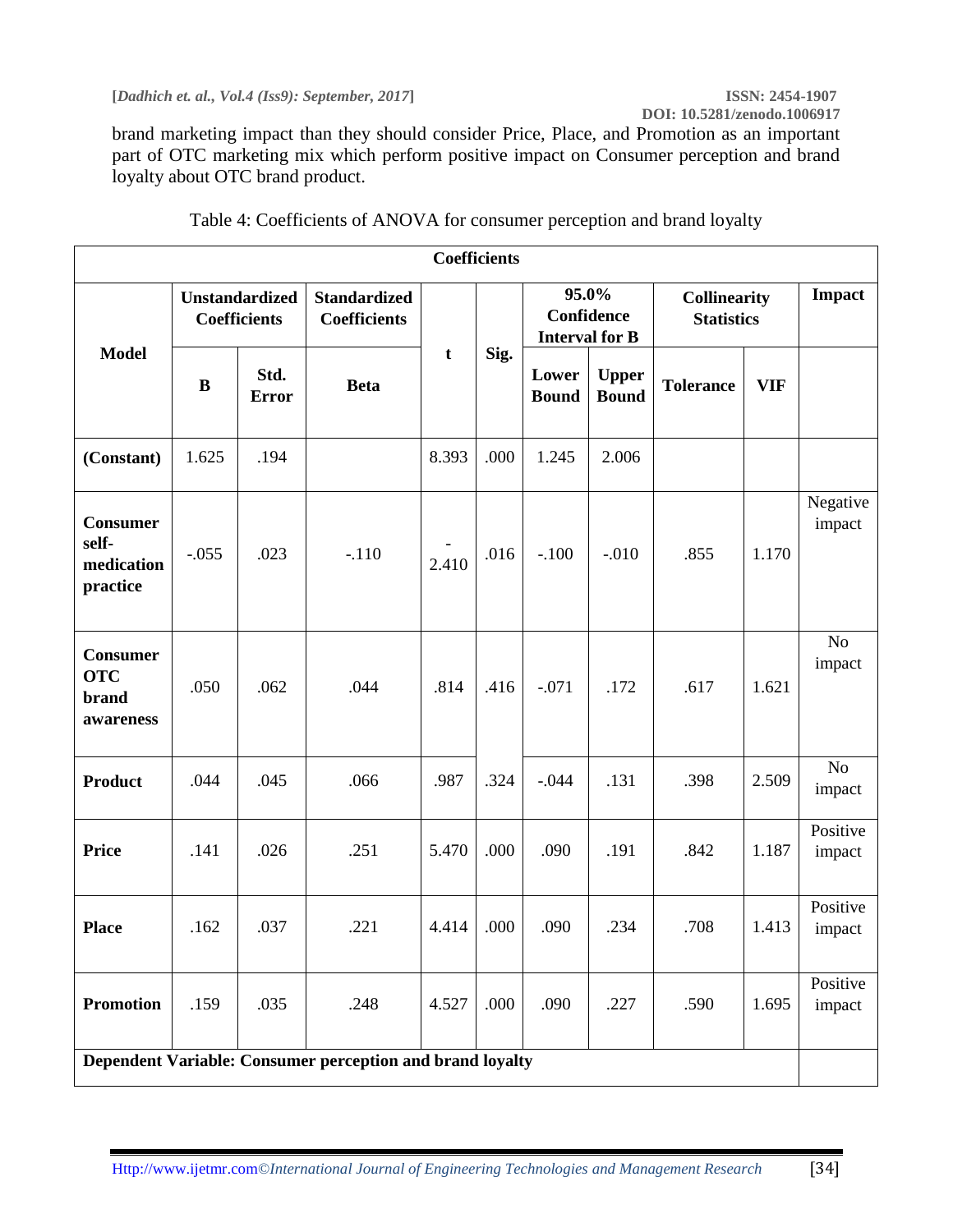**[***Dadhich et. al., Vol.4 (Iss9): September, 2017***] ISSN: 2454-1907**

**DOI: 10.5281/zenodo.1006917**

From the above table 4, it was revealed that Price, Place, and Promotion have significant positive regression weight, indicating consumer responded with higher scores on this variable was expected to have higher dependent variable i.e. Consumer perception and brand loyalty after controlling the other variables in the present model. Thus, to make an OTC brand marketing impact on Consumer perception and brand loyalty, Price, Place and Promotion for OTC marketing mix must be considered by pharmaceutical companies because pricing of OTC product required to be consumer centric, place should be consider regarding product availability if more the OTC product available at different distribution channels more the consumer perception and brand loyalty will increase and promotion is also an important variable of marketing mix which should be consider by pharmaceutical companies if more the OTC brand awareness among consumer will promoted with influencing source of channels than more the consumer perception and brand loyalty will increase towards OTC brand product.

The above table of coefficient also shows the negative impact of consumer self-medication practice on dependent variable consumer perception and brand loyalty because more the selfmedication practice will be performed by the consumer more the consumer awareness about different OTC brands will increase which is inversely proportional to consumer perception and OTC brand loyalty.

Following figure 1 presents the normal P-P plot of regression for consumer perception and OTC brand loyalty. The bubbles denote the observed responses against straight line representing expected responses. The co-linearity of both indicates the suitability of the model. Hence, it may be concluded that model is suitable and can be used to find out consumer perception and OTC brand loyalty level if responses for other independent variables are present or vice versa.



Figure1: Normal P-P plot of regression for consumer perception and OTC brand loyalty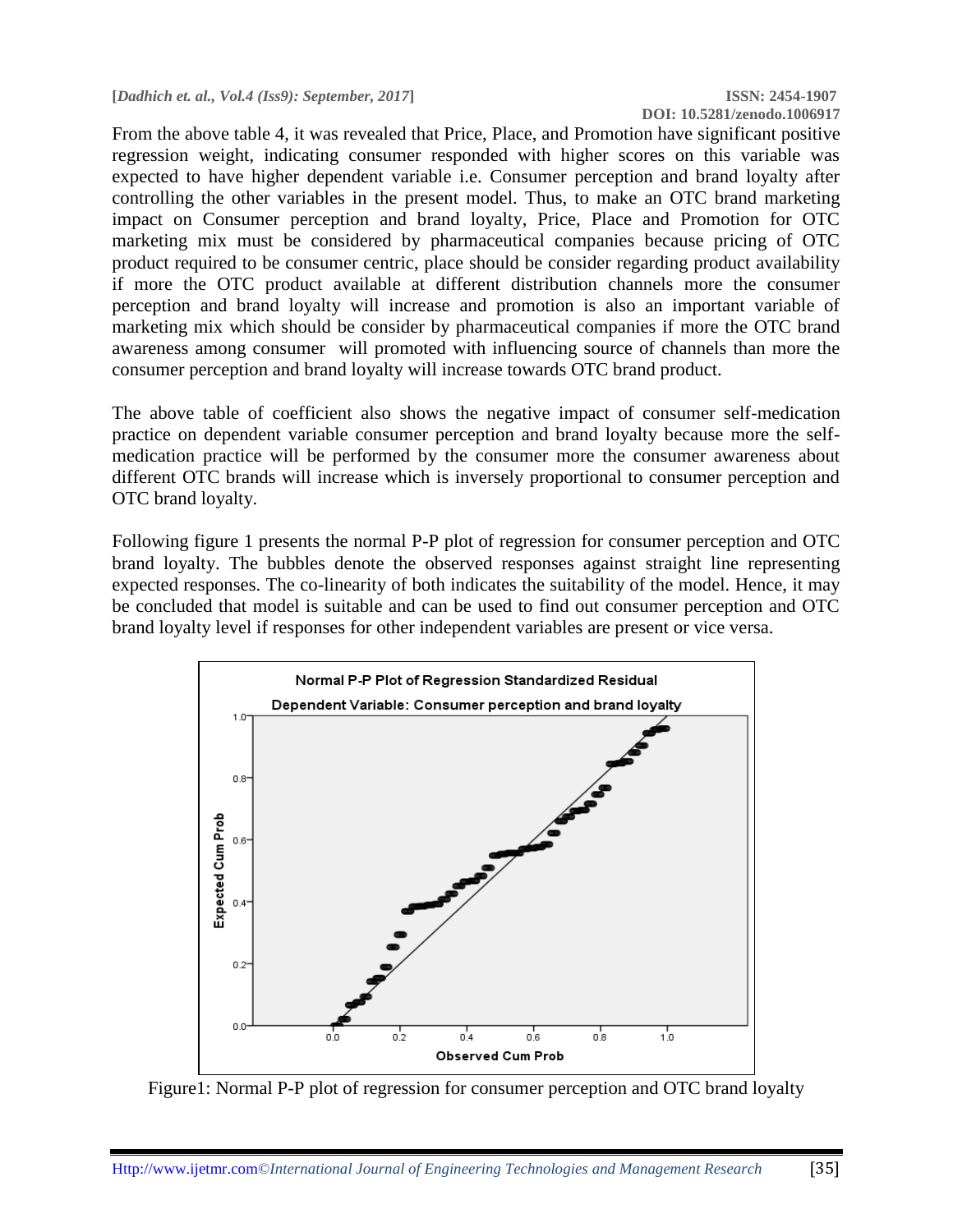# **5.4. Factors Affecting Consumer Buying Behavior in order of Most to Least Important**

In this part of author's aims to explore the importance level of OTC marketing factors, which factor is most important in influencing OTC brand product buying behavior and which is least important. To explore the opportunity, it is required to identify the major influencing factor of OTC marketing.

 $T$  it  $\epsilon$  p it coronal  $\epsilon$ 

| Table 5: Ranking of OTC Marketing Factors<br><b>Descriptive Statistics</b> |             |             |  |
|----------------------------------------------------------------------------|-------------|-------------|--|
| <b>OTC Marketing Factors</b>                                               | <b>Mean</b> | <b>Rank</b> |  |
| Place                                                                      | 3.75        |             |  |
| Price                                                                      | 3.21        |             |  |
| Promotion                                                                  | 3.11        | 3           |  |
| Product                                                                    | 2.88        |             |  |

#### **Inference**

The above table 5 presents the mean level of all the OTC marketing factors, as the data was collected on 5-point Likert scale it ranges between 1-5 and the level of agreement shown my consumer for all the factors ranges between 3-4. Thus, it concluded that all the OTC marketing factors like Product, Price, Place, and Promotion are playing important role in building OTC product buying behavior.

As per the mean values all the OTC marketing factors are ranked, higher the mean value higher is the rank of the factor:

In the ranking of OTC marketing factors "Place" having highest rank with the mean value 3.75 showing high level of agreement among consumers. In OTC marketing "Place" is replace by "Product availability" and it is the most attractive factor for consumers. Customers get influenced when OTC product is easily available at all distribution channels like nearby chemist store, online pharmacy, and supermarket.

Place is followed by "Price" having mean value 3.21 with  $2<sup>nd</sup>$  rank, Price is the second most influencing factor in OTC marketing because to treat the common ailments consumer first choice of treatment is OTC brand product which is cost-effective in compare to regular treatment with prescription medicine and consumer also perceived that OTC product price is consumer centric.

Promotion begged  $3<sup>rd</sup>$  rank having a mean value of 3.11, OTC product advertisement and its recommendation by experts are such factors which influence consumer OTC product buying decision. Hence, more the OTC promotion more the consumer awareness takes place to treat the common ailments. Advertisement with OTC product attributes, discounts, and offers attract consumer as an important factor of OTC marketing.

Product being the least important factor ranked  $4<sup>th</sup>$ , The consumer is not much more influence about the product formulation and composition as these pharmaceutical OTC products are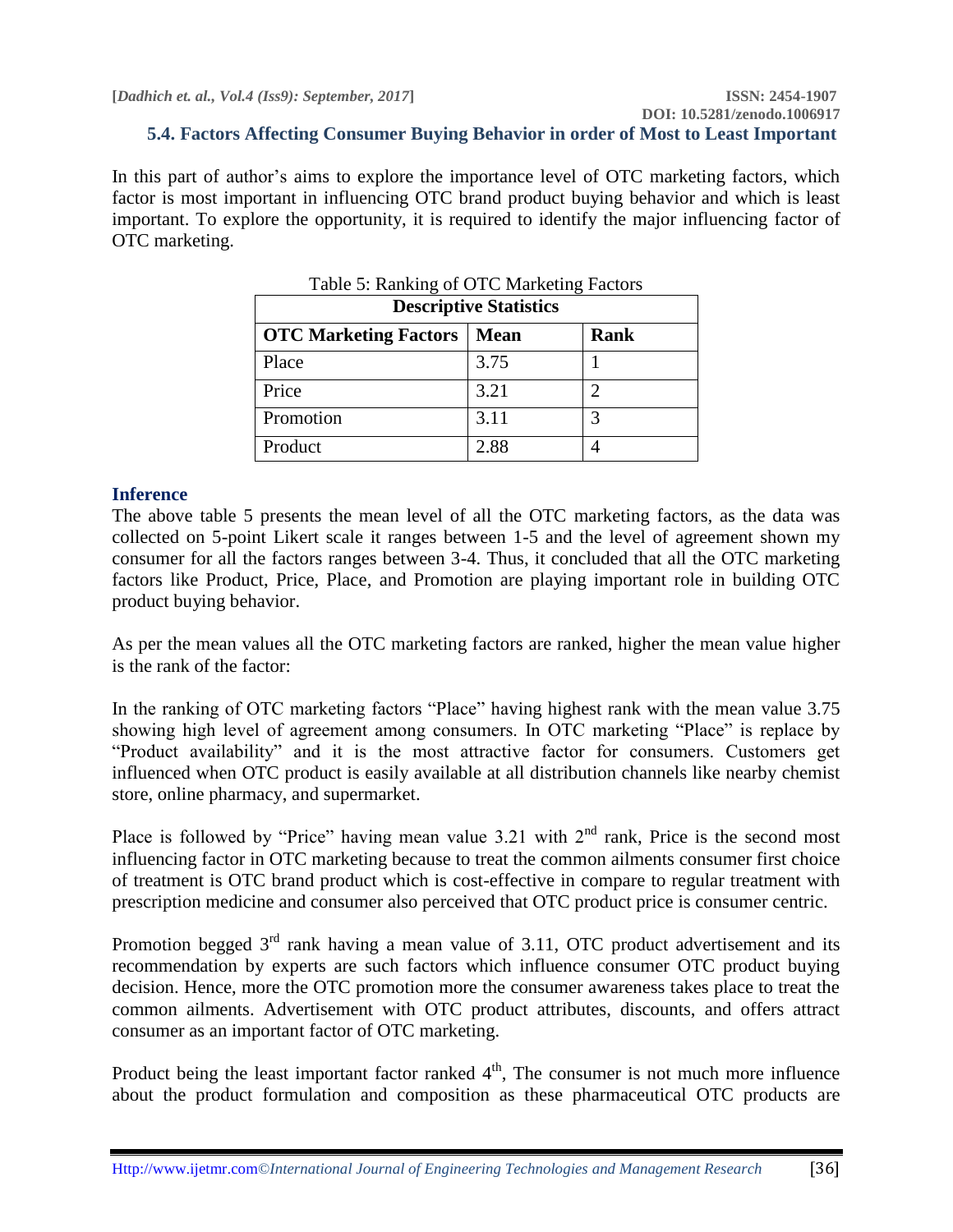scientific based product and majority of these product can't be customized as per consumer requirement.

### **6. Conclusion and Recommendation**

The research results revealed that consumers are aware of brand OTC medicine and mostly they prefer to treat common ailments like headache, fever, and cold & cough, hence the OTC market is expanding gradually as a first line of treatment in Rajasthan. Consumer opined that OTC brand familiarity is the key factor in referring OTC brand medicine, this should be considered by pharmaceutical companies so that these OTC products marketed effectively at all distribution channels and more number of consumers will get aware about safe and effective use of OTC brand medicine. The Coefficients of *ANOVA* for consumer perception and brand loyalty revealed that consumer self-medication practice has negative impact on consumer perception and brand loyalty because more the consumer performed self-medication practices gradually the patients get more awareness about different OTC brand medicine available in market which is inversely proportional to consumer perception and OTC brand loyalty. Whereas price, place and promotion has positive impact on consumer perception and brand loyalty. The study also revealed that place, price and promotion are major key influencing factors for consumer OTC buying behavior which should be ponder while formulating OTC medicine marketing strategy.

# **References**

- [1] Arnum, P. V. (2011, june 02). Global Pharma Market Expected to Reach \$1 Trillion. Retrieved march 6, 2016, from PharmaTech: http://www.pharmtech.com/global-pharma-market-expectedreach-1-trillion
- [2] Bhangale, V. (2007). OTC Drug Marketing. International Marketing Conference on Marketing & Society (pp. 397-402). IIM, Kozikode: 402, Shubh Apartment, Opp.Kelkar College, 90 ft.Road, Mulund (E), Mumbai – 400 081. Retrieved from http://dspace.iimk.ac.in/bitstream/handle/123456789/648/397-402.pdf?sequence=1
- [3] Bhatia, D. (2012, September 12). Over The Counter (OTC) Healthcare Changing Marketing Strategies. Retrieved November 21, 2016, from http://www.mbaskool.com: http://www.mbaskool.com/business-articles/marketing/4934-over-the-counter-otc-healthcarechanging-marketing-strategies.html
- [4] Centad. (2010). Competition Law and Indian Pharmaceutical Industry. New Delhi: Centre for Trade and Development (Centad). Retrieved from http://www.cci.gov.in/sites/default/files/PharmInd230611\_0.pdf
- [5] Dr. Matthias Buente, S. D. (2013). Pharma emerging markets 2.0. (Booz & Company) Retrieved august 17, 2016, from strategyand.pwc:
	- http://www.strategyand.pwc.com/media/file/Strategyand\_Pharma-Emerging-Markets-2.0.pdf
- [6] Forecast, M. D. (2016). Over The Counter (OTC) Drugs Market by Product Type (Analgesics, Cough, Cold and Flu Products, Dermatological Products, Gastrointestinal Products, Vitamins, Minerals, Weight Loss Products, Sleep Aids, Ophthalmic Products, Smoking Cession Aids and Other Pr. Retrieved December 14, 2016, from http://www.marketdataforecast.com/marketreports/global-over-the-counter-drugs-market-509/
- [7] Greene, W. (2007). The Emergence of India's Pharmaceutical Industry and Implications for the U.S. Generic Drug Market. Washington: U.S. Trade International Commission. Retrieved from https://www.usitc.gov/publications/332/EC200705A.pdf